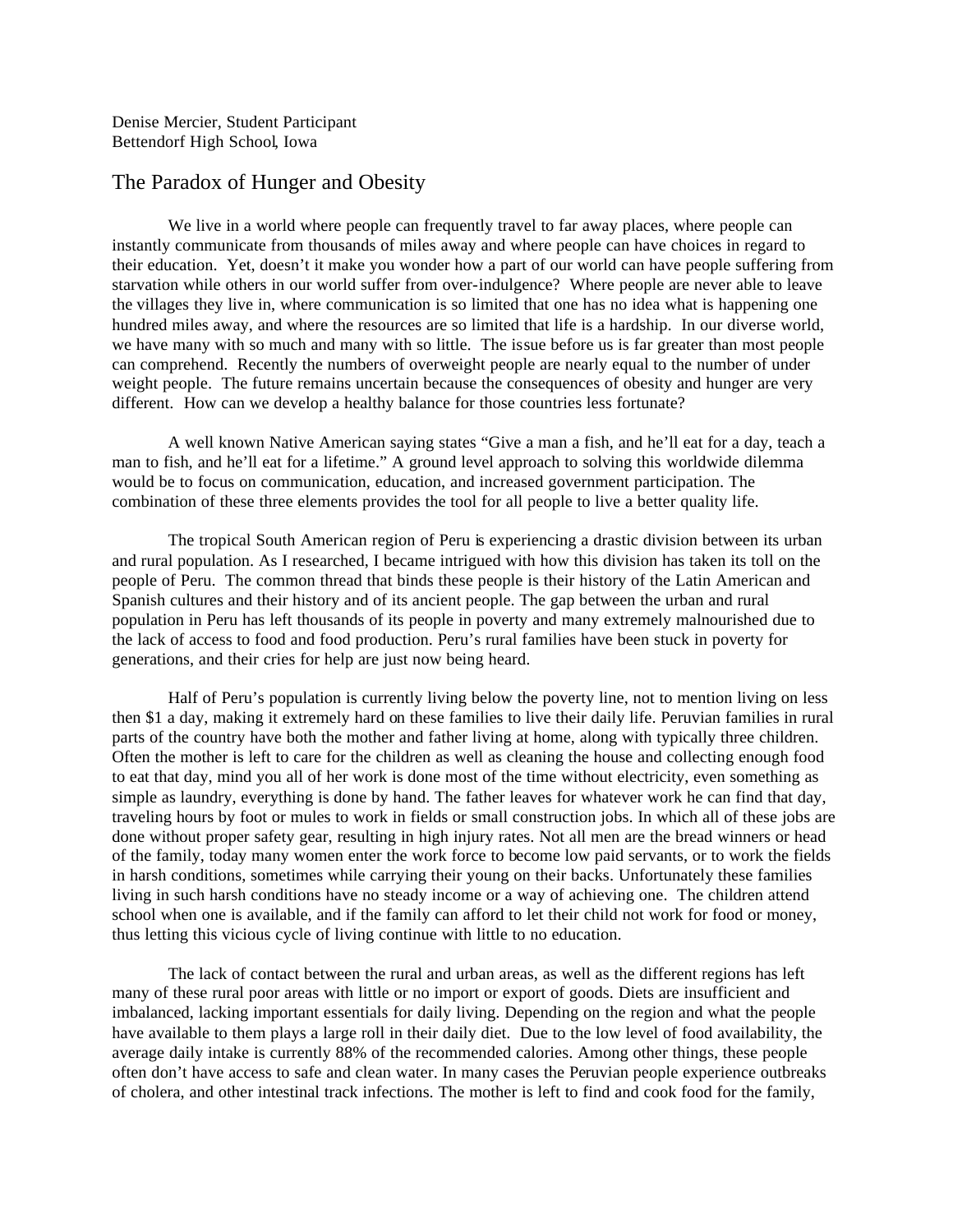finding what ever she can. With little education on how to prepare a well balanced diet for her and her family.

Depending on the region you live in, your diet is determined by natural resources available. People living along of coastal line have a strong diet of fish, while someone living in the highlands will have a diet consisting of potatoes, corn, wheat, and other crops that can be grown. The Andes is full of livestock including cattle, sheep, and goats. This offers both a food source and a source of income. The wool is used for local handicrafts and sold for profit. With the lack of transportation and communication between these regions, people often have a poor variety of foods, which plays a major role in their malnutrition. With no way of receiving any sort of dietary supplements, malnutrition seems to be on the rise. Since the people aren't being educated about a balanced diet, or shown how to achieve one, their lifestyle of a poor diet continues.

Distribution of the food they need is a task within itself. These villages are hidden in rural areas, and without any paved roads leading the way, trucking in goods can be a huge undertaking. The lack of verbal communication between outside regions has further complicated the situation. Isolation of villages/tribes is common. Urban Peruvians speak Spanish while many of the rural Peruvians speak ancient dialects that are mix of Spanish and Incan. With virtually little or no support from their own government villagers, receive very little educational instruction on how to properly use their resources. Language barriers in regions add to the difficulty of communication. Rural people then turn to survival techniques and utilize what was taught to them by their families. These people are at loss, living generation after generation in a cycle of malnutrition.

Environmental issues can often play a critical role in the availability of food to the Peruvians. While parts of the Amazon can experience heavy rainfall, other regions may be in an extreme drought. The availability of crops decline, thus causing food distribution to drop to even greater levels. During the winter season regions of Peru can experience extremely cold temperatures, destroying any chance for crops to grow or for people to work. These conditions often make it harsh on the people who are traveling up to 5 hours a day to find work, whether it is by foot or by mule. Natural environmental issues take its toll not only on its crops and land but also on the people themselves.

In past years influence from outside developing countries had been very limited. In more recent years the Peruvians have seen more and more interaction with developing countries. Rural areas had experienced little or no help from large urban cities in Peru. The lack of economic policies has now left their rural population in poverty. These major cities in Peru have little interest in helping the countries malnourished people outside of their own urban cities, leaving these people to fend for themselves. The problem is magnified by the fact that Peru's wealthy do not contribute to helping their own citizens in need of assistance. The gap between the urban and rural areas seems to be getting larger. Recently, developing countries have stepped in but for all the wrong reasons. While larger countries are creating jobs by attempting to industrialize these rural areas, the jobs are unstable, unsafe, and low paying. Most jobs are hard, physical labor; construction jobs and many people working them are untrained and underpaid. These countries aren't in it to help benefit the people of Peru, but rather to make a profit that the rural Peruvians will never see. The people of Peru have little control over activities such as these. The idea of enticing visitors to see the beauty of Peru has been limited to the developed areas only. The rugged countryside and primitive conditions aren't an attractive lure. The tourism industry would be very narrow for those people who are seeking an adventure.

Rural families often find themselves seeking a better life, moving into big cities such as Lima in hope to find a better lifestyle. But that's not what they find. Many who move into to the urban areas find themselves without jobs or are forced to accept low paying service/servant jobs which make it impossible to make any sort of living. Many from the rural areas seeking a more prosperous lifestyle will never find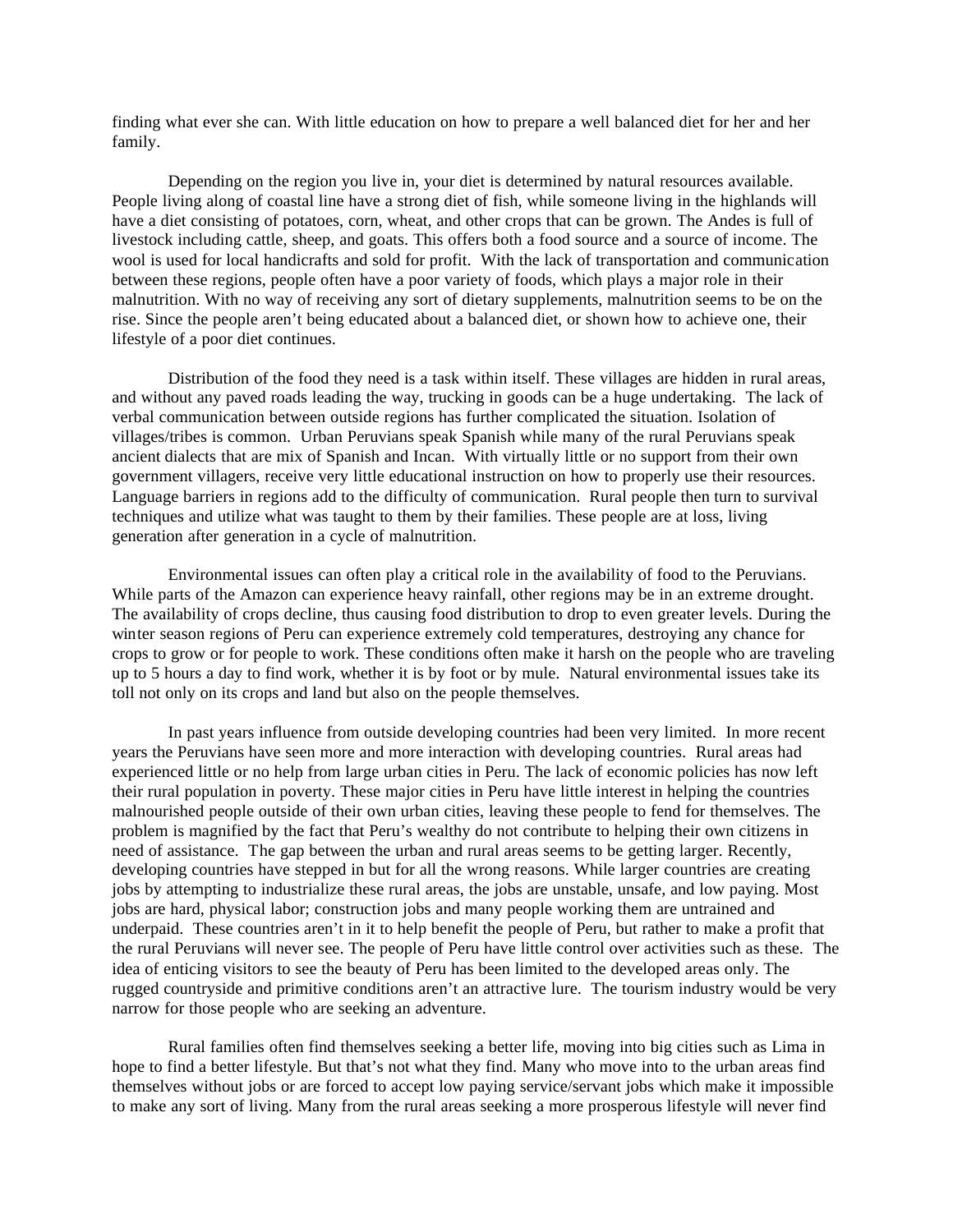one in these urban areas. Whether these people live in the highlands, along the coast, or in the Andes they can't earn a sufficient income to feed themselves or produce enough food from their natural resources.

Currently the issues of the malnourished people of these rural areas in Peru have been address by non-government assisted organizations such as the Micro-Watershed Management Project. Their goals include literacy training for women and education on nutrition and hygiene. This same project has started a school food program that consists of a free lunch to each student attending the school. Every child's lunch consists of a daily-fortified biscuit and an enriched dairy drink. However, the children who work in the fields and do not attend school will not receive any sort of dietary supplement. The World Food Prize organization also plans to focus on malnourished children and mothers in Lima and Piura, where lack of access to food is on the rise. With no import or export of foods, these families are at a large disadvantage because lack of communication between the government and its people.

Economic policies and developing countries should improve and resolve the issues of malnourishment in Peru. National and international policies have contributed to the malnutrition of many people in Peru by their lack of efforts. Several things can be done by these organizations to help met the needs of the Peruvian people.

Helping the rural families who have been affected by poverty and malnutrition is not a lost cause. Peru has much to offer. Increasing the amount of dollars in relationship to government support, increasing the awareness among national and international organizations, and increasing aid from its own urban population would be the first steps in addressing the problem. Peru's rural population does not have to be hungry nor obese.

Policies can be created to help the importing and exporting of goods, which in turn would then give these families in rural areas the variety of food and a better chance of having a balanced diet. If the government made more of an effort to communicate with its rural neighbors and fix the problem at hand, there could be more opportunities for jobs, and food production.

Education plays a large factor in resolving the hunger and obesity that is currently taking place in the rural areas of Peru. In a period of 65 years Peru's literacy rate has substantially increased by approximately 50 percent. Children ages 6 to 16 receive free public based education. However, many children in rural areas do not attend secondary school because of a lack of facilities. The problem lies there in that rural pupils attend elementary schools and proceed to enter the work force without ever seeing secondary schooling. Those fortunate enough to have the resources to attend one of the 45 institutions of higher education complete their courses of study and relocate to more developed countries. Those left behind are the rural people. These individuals lack the advanced education to provide a well balanced diet and the ability to take care if the children and themselves. Government agencies should be responding to this issue by providing all rural children with transportation and facilities for the continuation of their secondary education. Until they do this, Peruvian children will be trapped in the cycle of poverty, malnutrition and inadequate working conditions.

By allowing outside developed countries to come in and industrialize Peru's rural land the Peruvian government can step in and require proper training for the jobs and establish fair wages. Industrializing the rural areas can also improve the importing and exporting of goods. Paved roads will need to be installed to accommodate this expansion. These goods will provide a variety of foods to these rural areas and help balance the selection of foods available to consume.

Bringing together voluntary organizations and civic organizations along with others can drastically change the lives of the poor malnourished people of Peru. All organizations involved must have the same goal and vision for the future of the rural Peruvian population. A strong emphasis must be